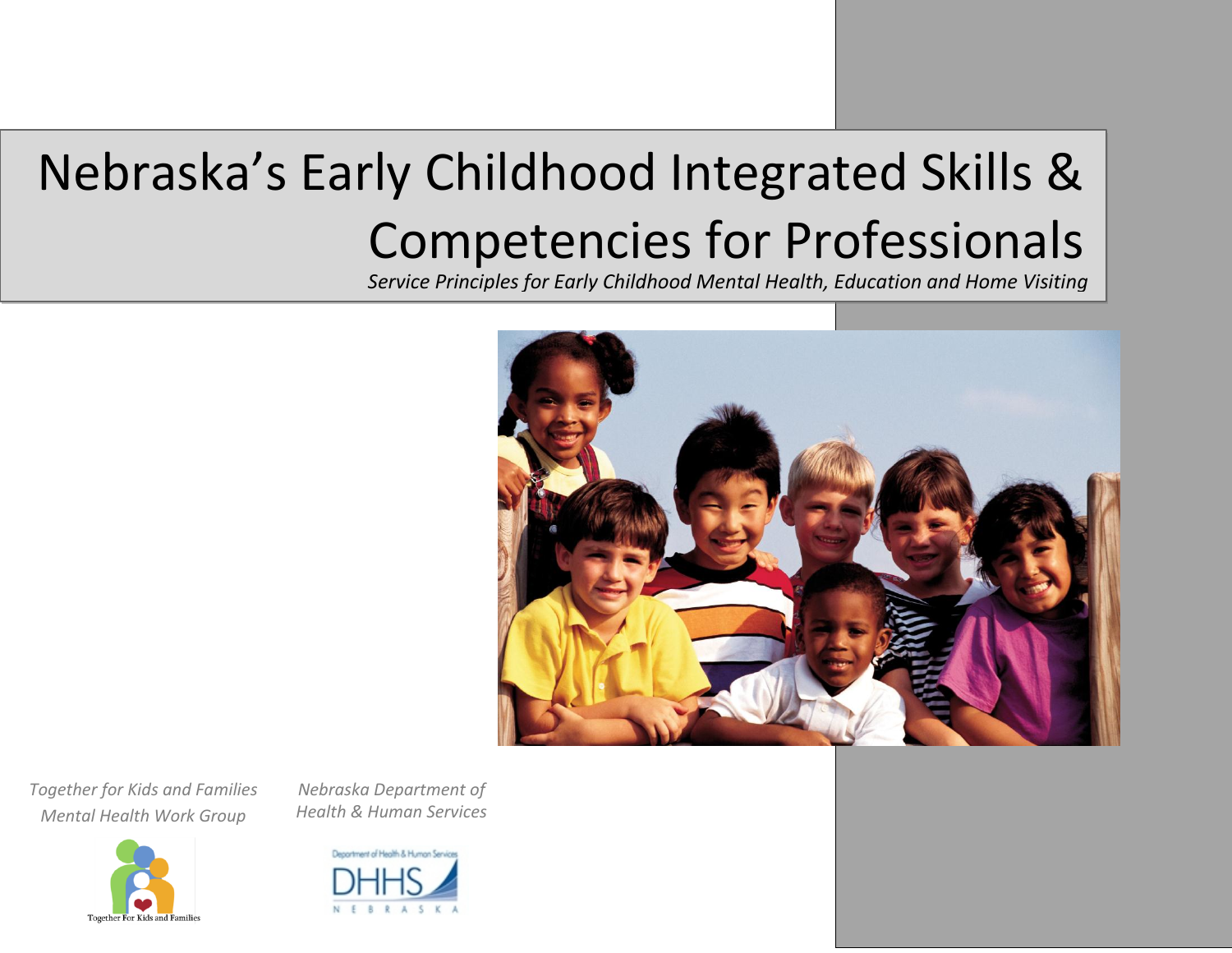# Nebraska's Early Childhood Integrated Skills & Competencies for Professionals

*Service Principles for Early Childhood Mental Health, Education and Home Visiting*

Together for Kids and Families (TFKF) is Nebraska's Early Childhood Comprehensive Systems project and is located organizationally within the Department of Health and Human Services, Division of Public Health, and Lifespan Health Services. TFKF brings together early childhood stakeholders to comprehensively plan and implement strategies designed to holistically address issues that affect young children and their families in order to promote positive outcomes. This document was developed by the TFKF Mental Health Work Group and was born out of a desire within the state for a set of Early Childhood Core Competencies for Mental Health.

After exploring existing documents from other states, the group felt strongly that it was important to show the integration between early childhood mental health, education, and home visiting. Some audiences who might benefit from this document are child welfare workers, child care providers, preschool teachers, mental health practitioners, early childhood coaches, family support workers, nurses, social workers, and services coordinators. This document reflects the view



that the three disciplines of early childhood mental health, education, and home visiting are highly integrated.

The TFKF Mental Health Work Group developed this document to augment existing training and education of service providers across multiple disciplines throughout the state of Nebraska. It draws from a variety of sources that promote individualization of services for families and children. We encourage practitioners to use this tool to support the intentionality of quality service provision. Other uses of the document might be for training, cross-training across disciplines, creating job descriptions and duties, or as a supervisory tool.

#### **NAVIGATING THE DOCUMENT**

On the far left side of each page is a universal competency for best practice that relates to all three disciplines. Each of the three columns represents the interpretation of that universal competency in each discipline. There are eleven universal core competencies included in this document. The intent is to demonstrate that universal competencies are relevant to the work of the three disciplines but may look different in practice. Each in practice statement in the columns is followed by a footnote which indicates the source of information. You can find a full list of the resources at the end of the document.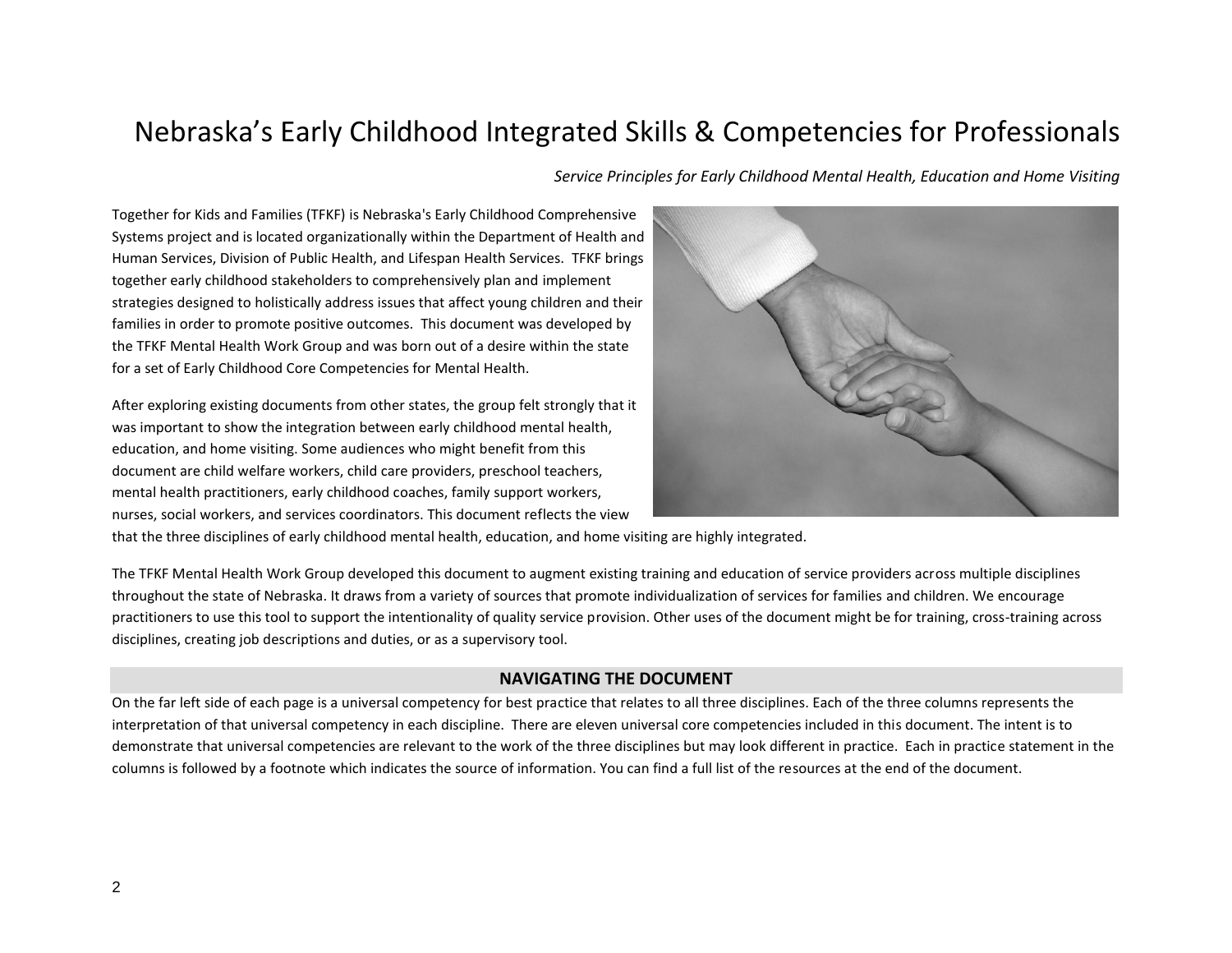## **TOGETHER FOR KIDS AND FAMILIES MENTAL HEALTH WORK GROUP MEMBERSHIP & STRATEGIES**

**Strategy 11:** Assist communities to develop/enhance an effective system of care to support the social, emotional, and behavioral health needs of Nebraska's young children.

**Strategy 12:** Build the capacity of individuals who interact with young children to support social, emotional and behavioral health.

| <b>Member</b>        | Representing               | <b>Member</b>         | Representing                   | <b>Member</b>  | Representing            |
|----------------------|----------------------------|-----------------------|--------------------------------|----------------|-------------------------|
| Lynne Brehm          | DHHS, Lifespan Health      | Amy Bornemeier        | NE Department of               | Sue Hamilton   | Parent, Early           |
|                      | Services, Early            |                       | Education, School              |                | Development             |
|                      | Childhood                  |                       | Readiness Coordinator          |                | Program, Saint          |
|                      | Comprehensive              |                       |                                |                | <b>Francis Medical</b>  |
|                      | <b>Systems Coordinator</b> |                       |                                |                | Center                  |
| Jen Gerdes (Co-Lead) | University of              | Amy Bunnell           | <b>DHHS-Early</b>              | Traci Penrod-  | Child Saving            |
|                      | Nebraska-Lincoln           |                       | Development Network            | McCormick      | Institute-Mental        |
|                      | Extension                  |                       | Program Coordinator            |                | Health                  |
|                      |                            |                       |                                |                | Practitioner            |
| Barbara Jackson (Co- | Munroe-Meyer               | Candy Kennedy-Goergen | NE Federation of               | Megan Riebe    | <b>OMNI Behavioral</b>  |
| Lead)                | Institute                  |                       | <b>Families for Children's</b> |                | Health, Home            |
|                      |                            |                       | <b>Mental Health-</b>          |                | <b>Based Therapist</b>  |
|                      |                            |                       | <b>Executive Director</b>      |                | & Supervisor            |
| Sue Adams            | DHHS-Behavioral            | Eleanor Kirkland      | <b>NDE-Head Start State</b>    | Carolyn Thiele | <b>Heartland Family</b> |
|                      | Health                     |                       | <b>Collaboration Director</b>  |                | <b>Services</b>         |
| Kathy Anderson       | Pediatrician, Child        | Nancy Foster          | Munroe-Meyer                   |                |                         |
|                      | Psychiatry Resident        |                       | Institute, Licensed            |                |                         |
|                      |                            |                       | Psychologist                   |                |                         |
| DeAnna Beckwith      | <b>OMNI Behavioral</b>     | Jan Goracke           | DHHS-Behavioral                |                |                         |
|                      | Health, Mental Health      |                       | <b>Health Network</b>          |                |                         |
|                      | Practitioner               |                       | Specialist                     |                |                         |
| Denny Berens         | <b>DHHS-Rural Health</b>   | Mark Hald             | Options in Psychology -        |                |                         |
|                      | Coordinator                |                       | Licensed Psychologist          |                |                         |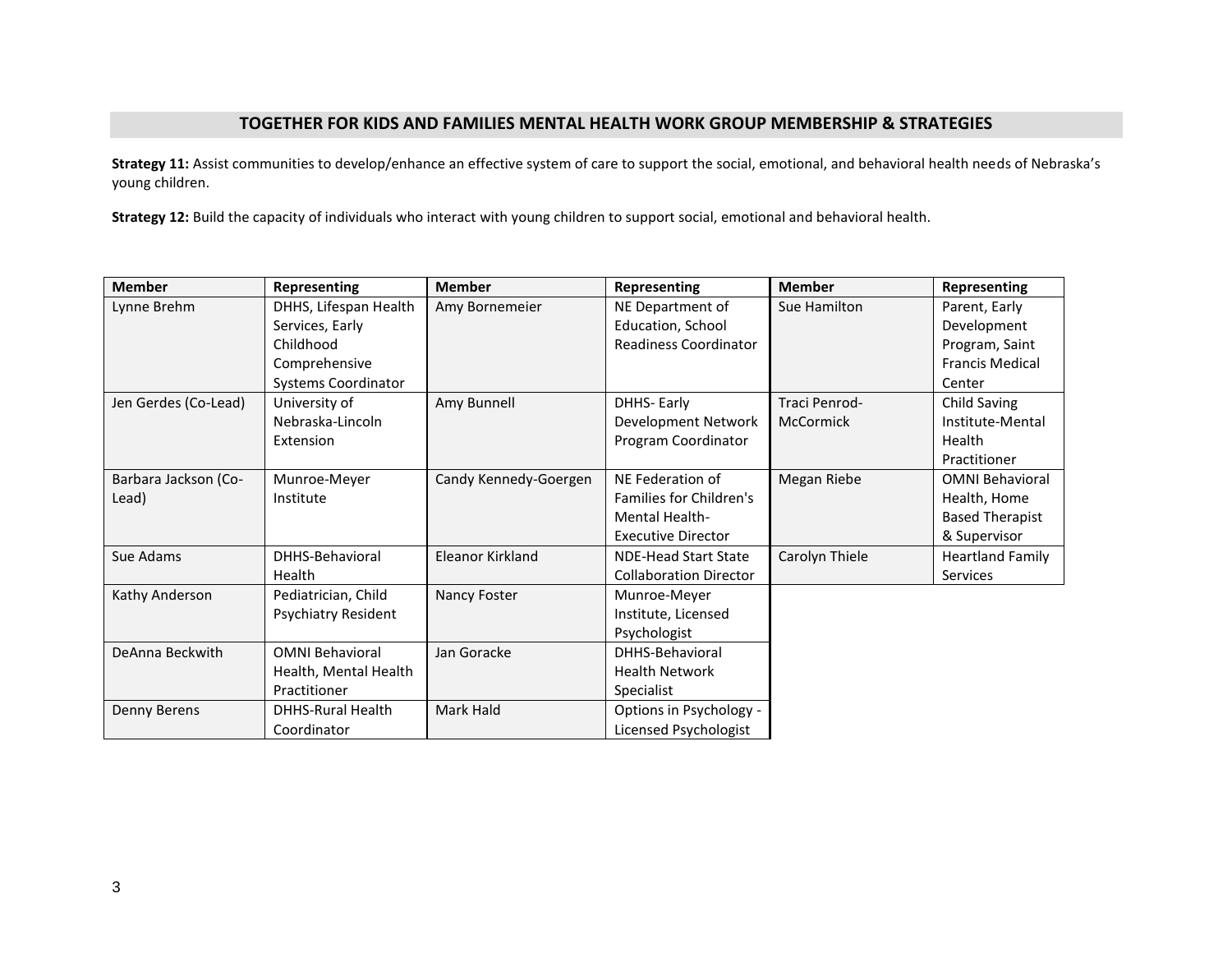|                                                                                                                                                    | <b>Mental Health</b>                                                                                                                                                            | <b>Early Childhood</b>                                                                                                                                                                                                                                                      | <b>Home Visiting</b>                                                                                                                                                                                         |
|----------------------------------------------------------------------------------------------------------------------------------------------------|---------------------------------------------------------------------------------------------------------------------------------------------------------------------------------|-----------------------------------------------------------------------------------------------------------------------------------------------------------------------------------------------------------------------------------------------------------------------------|--------------------------------------------------------------------------------------------------------------------------------------------------------------------------------------------------------------|
| Universal Competency 1<br><b>Appreciates and recognizes</b><br>the impact and role<br>relationships play in the<br>context of all learning, growth | The clinician demonstrates an initial<br>goal of building rapport, mutual<br>respect and honors where the child<br>and family are. <sup>6</sup><br>The clinician recognizes the | The provider engages in a safe, secure, and<br>responsive relationship with each child to<br>promote the child's optimal development<br>$(A)^{1}$<br>The provider encourages children to                                                                                    | The home visitor builds professional<br>relationships in the community to facilitate<br>the information and referral process for<br>basic needs, health, and development<br>services including medical home. |
| and change including, but not<br>limited to, relationships<br>between the<br>• child & other children,<br>• parent & child,                        | importance of collaborating with all<br>systems involved in the child and<br>families life, including education,<br>support services and medical home.                          | interact positively with one another $(D)$ .<br>The provider builds a trusting relationship<br>with each child, providing physical and<br>emotional security (E). $1$                                                                                                       | The home visitor promotes environments<br>that foster positive relationships, including<br>parent/caregiver-child, peer-peer, and<br>parent-caregiver (C11). <sup>3</sup>                                    |
| • parent & professional,<br>• professional & child, or<br>• professional &<br>professional.                                                        | The clinician recognizes and ensures<br>that both assessment and treatment<br>phases include opportunities for<br>interaction between children and<br>their care providers.     | The provider establishes positive<br>communication and relationships with<br>individuals and families $(G)$ .                                                                                                                                                               | The home visitor and other team members<br>support an optimum climate for all care<br>giving adults to ensure trust, collaboration,<br>and open communication $(14)^3$                                       |
|                                                                                                                                                    |                                                                                                                                                                                 | The provider demonstrates respectful<br>interest in learning about each family's<br>values, beliefs, faith traditions, cultural<br>influences, family structures, and<br>circumstances and uses this information in<br>ongoing interactions with each family. <sup>17</sup> |                                                                                                                                                                                                              |

 \* *letter(s) cited corresponds with the Early Childhood Core Competency area in referenced document*.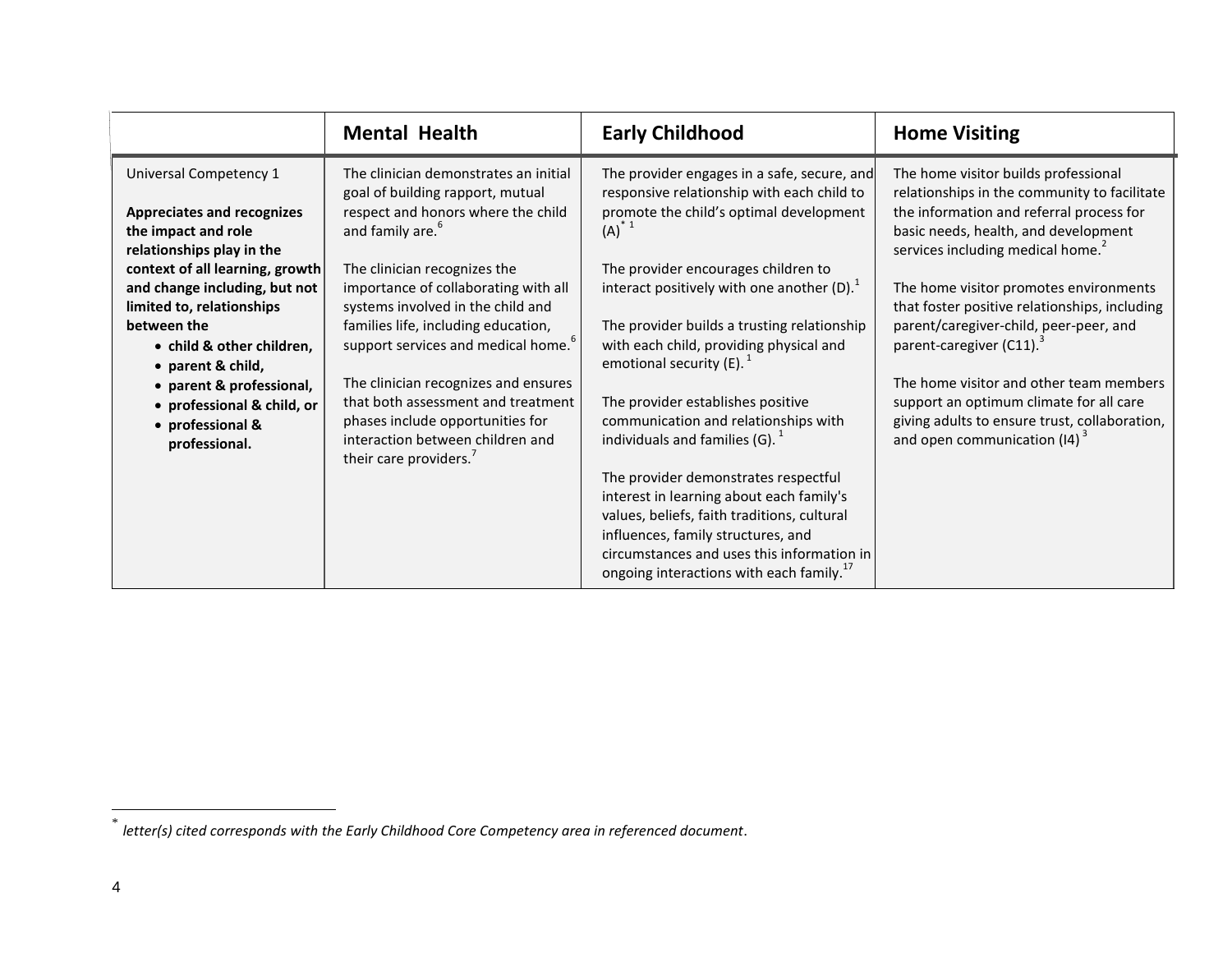|                                                                                                                                                                                                                                                                            | <b>Mental Health</b>                                                                                                                                                                                                                                                                                                                                                                                                                                                      | <b>Early Childhood</b>                                                                                                                                                                                                                                                                                                                                                                                                                                                                                                                                                 | <b>Home Visiting</b>                                                                                                                                                                                                                                                                                                                                                                                                                                                                                                                                                                                                                                        |
|----------------------------------------------------------------------------------------------------------------------------------------------------------------------------------------------------------------------------------------------------------------------------|---------------------------------------------------------------------------------------------------------------------------------------------------------------------------------------------------------------------------------------------------------------------------------------------------------------------------------------------------------------------------------------------------------------------------------------------------------------------------|------------------------------------------------------------------------------------------------------------------------------------------------------------------------------------------------------------------------------------------------------------------------------------------------------------------------------------------------------------------------------------------------------------------------------------------------------------------------------------------------------------------------------------------------------------------------|-------------------------------------------------------------------------------------------------------------------------------------------------------------------------------------------------------------------------------------------------------------------------------------------------------------------------------------------------------------------------------------------------------------------------------------------------------------------------------------------------------------------------------------------------------------------------------------------------------------------------------------------------------------|
| <b>Universal Competency 2</b><br>Respects and accepts a<br>family's expertise regarding<br>their family system and<br>children. Encourages family<br>involvement and<br>collaboration in all plan<br>development and<br>implementation from a<br>strengths based approach. | The clinician engages the family in all<br>aspects of assessment, treatment<br>planning and intervention. <sup>6,7</sup><br>The clinician exercises the use of<br>assessing the family's strengths and<br>utilizes them in treatment and<br>intervention. <sup>6</sup>                                                                                                                                                                                                    | The provider develops strategies that<br>support the children's learning and<br>families' roles in planning curriculum and<br>their children's needs $(C)$ . <sup>1</sup><br>The provider respects and incorporates<br>family beliefs and customs when preparing<br>learning activities $(D)$ .<br>The provider collaborates with the<br>professional team and family to design,<br>implement, and revise individual guidance<br>plans $(E)$ .<br>The provider involves families in planning<br>learning activities and evaluating the<br>program $(G)$ . <sup>1</sup> | The home visitor, in partnership with the<br>family, identifies family strengths,<br>competencies, and needs as well as the<br>services desired to address those needs.<br>$(6.2.A)^{2, 17}$<br>The home visitor utilizes practices,<br>supports, and resources that encourage<br>family participation in obtaining desired<br>resources to strengthen parenting<br>competence and confidence (F7). <sup>3</sup><br>The home visitor uses family and child<br>strengths/assets as a basis for engaging<br>families in participatory experiences<br>supporting parenting competence and<br>confidence (F15). <sup>3</sup>                                    |
| <b>Universal Competency 3</b><br>Recognizes the role culture<br>plays in a family life and<br>respects how it impacts their<br>view of the world and choices<br>in raising a family.                                                                                       | The clinician gathers relevant<br>information in the assessment<br>process to ensure the families<br>cultural values are respected during<br>all phases of services.<br>The clinician is aware of spoken and<br>unspoken values and experiences of<br>both the family and themselves and<br>seeks supervisory support in<br>reflecting the impact on service<br>provision. <sup>8</sup><br>The clinician supports and respects<br>the diversity of families. <sup>7</sup> | The provider creates environments and<br>experiences that affirm and respect<br>cultural and linguistic diversity (A). $1$<br>The provider recognizes and discusses with<br>families cultural health practices and<br>implements these practices when<br>appropriate $(B)$ .<br>The provider demonstrates respect for<br>children's and families' diversity (for<br>example: culture, language, religion,<br>ability, income) (E,G) $^1$                                                                                                                               | The home visitor understands,<br>acknowledges, and respects cultural<br>differences among families; staff and<br>materials used reflect the cultural,<br>language, geographic, racial and ethnic<br>diversity of the population served (HFA 5).<br>The home visitor uses practices, supports<br>and resources that incorporate family<br>beliefs and values into decisions,<br>intervention plans, and resources (F14). <sup>3</sup><br>The home visitor identifies and reflects on<br>personal values, experiences, ethics, and<br>biases in order to become self-aware and<br>more effective in working with different<br>groups of people. <sup>17</sup> |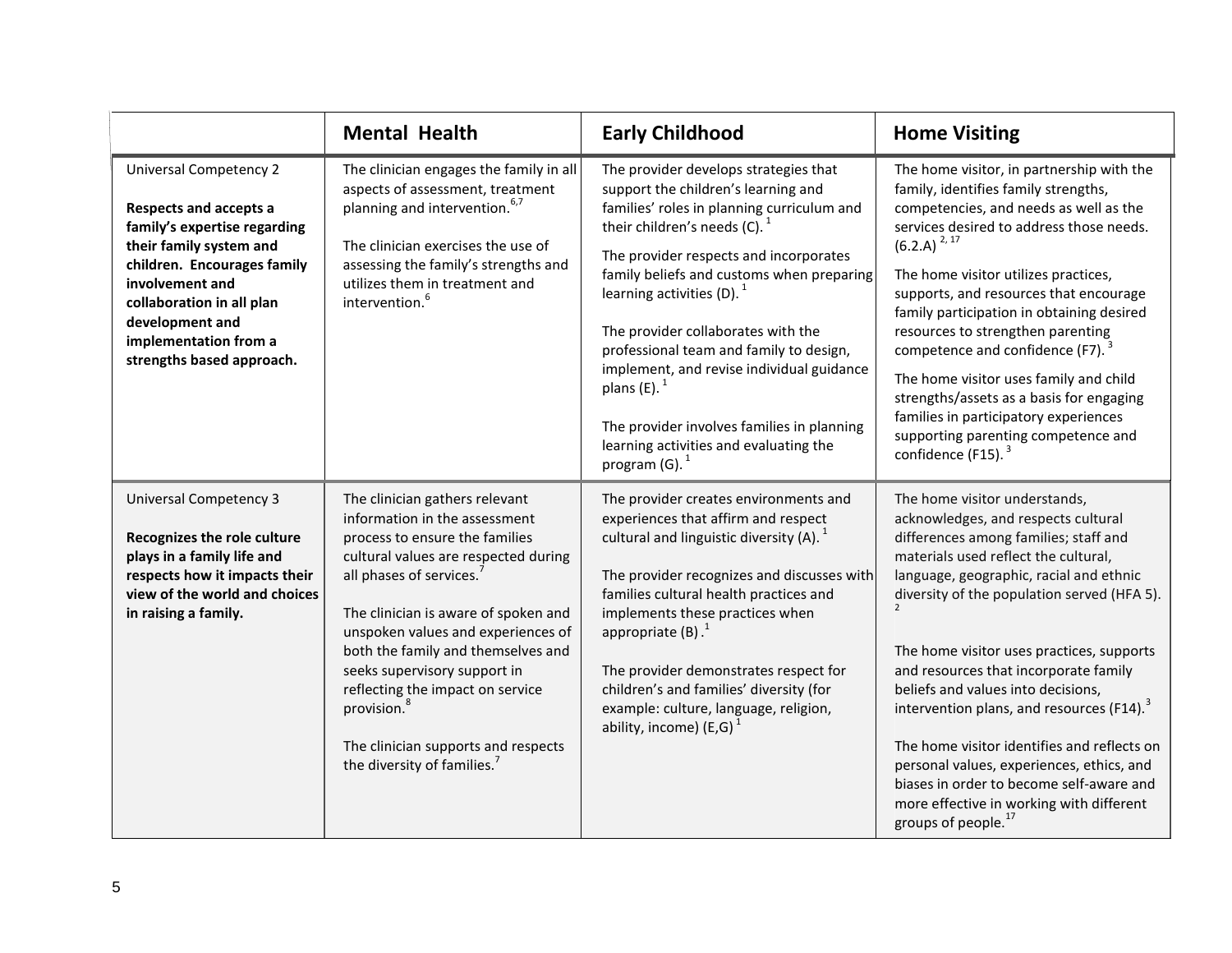|                                                                                                                                                                                                                                                                                                                                                                                                                                | <b>Mental Health</b>                                                                                                                                                                                                                                                                                                                                                                                                                                                                                                                                                                                                                                                                                               | <b>Early Childhood</b>                                                                                                                                                                                                                                                                                                                                                                                                                                                                                                                                                                                                                       | <b>Home Visiting</b>                                                                                                                                                                                                                                                                                                                                                                                                                                                                                                                  |
|--------------------------------------------------------------------------------------------------------------------------------------------------------------------------------------------------------------------------------------------------------------------------------------------------------------------------------------------------------------------------------------------------------------------------------|--------------------------------------------------------------------------------------------------------------------------------------------------------------------------------------------------------------------------------------------------------------------------------------------------------------------------------------------------------------------------------------------------------------------------------------------------------------------------------------------------------------------------------------------------------------------------------------------------------------------------------------------------------------------------------------------------------------------|----------------------------------------------------------------------------------------------------------------------------------------------------------------------------------------------------------------------------------------------------------------------------------------------------------------------------------------------------------------------------------------------------------------------------------------------------------------------------------------------------------------------------------------------------------------------------------------------------------------------------------------------|---------------------------------------------------------------------------------------------------------------------------------------------------------------------------------------------------------------------------------------------------------------------------------------------------------------------------------------------------------------------------------------------------------------------------------------------------------------------------------------------------------------------------------------|
| <b>Universal Competency 4</b><br>Demonstrates core knowledge<br>and the ability to infuse<br>knowledge into practice in the<br>areas of resiliency, child<br>development, social-<br>emotional development,<br>attachment (healthy<br>development of and impact of<br>loss, stress or trauma), infant<br>mental health principles,<br>brain development, and the<br>impact of risk factors on<br>family and child development. | The clinician is aware of child<br>development (physical, cognitive,<br>social/emotional and language) and<br>the impact trauma has on<br>$d$ evelopment. $7$<br>The clinician is aware of the<br>development of attachment and the<br>importance of this when working<br>with children ages 0-5. Clinicians<br>have knowledge of how secure<br>attachment develops, risk factors<br>that impact disruptions, and the<br>connection to brain development. <sup>10</sup><br>The clinician is aware of interaction-<br>based techniques to support child-<br>parent relationship development<br>related to ports of entry, ghosts and<br>angels from the nursery, reflection,<br>and speaking for baby. <sup>7</sup> | The provider identifies age-typical<br>physical, cognitive, social/emotional, and<br>language development milestones of<br>children $(A)$ .<br>The provider demonstrates understanding<br>of the developmental consequences of<br>stress and trauma related to loss, neglect<br>and abuse $(A)$ . <sup>1</sup><br>The provider provides or administers an<br>environment that is physically and<br>psychologically healthy for children,<br>families, and staff (B).<br>The provider recognizes that periods of<br>stress, separation and transition may<br>affect children's social interactions and<br>social-emotional behaviors (D). $1$ | Home visitors receive intensive training<br>specific to their role to understand the<br>essential components of family<br>assessment and home visitation (10.A and<br>$B)$ . <sup>2</sup><br>The home visitor develops knowledge and<br>awareness of the signs do depression,<br>trauma, homelessness, domestic violence,<br>and/or mental illness. <sup>17</sup><br>The home visitor develops a basic<br>knowledge of health, mental health, child<br>development, and disabilities to ensure<br>service coordination. <sup>17</sup> |
| <b>Universal Competency 5</b><br>Identifies the benefits of using<br>a child and family's natural<br>environments and routines<br>for learning and demonstrates<br>the ability to increase the<br>consistency, predictability,<br>and engagement qualities of<br>these areas.                                                                                                                                                  | The clinician recognizes and is able to<br>support families in their homes, early<br>care and other relevant settings,<br>identifying the benefits each<br>environment holds for relationships<br>and learning (i.e. attachment,<br>predictability, self-regulation and<br>development of self worth). <sup>14</sup>                                                                                                                                                                                                                                                                                                                                                                                               | The provider plans and adapts learning<br>environments to meet the needs of all<br>children, including children with special<br>needs $(C)$ . <sup>1</sup><br>The provider develops strategies<br>that support the children's learning<br>and families' roles in planning curriculum<br>and their children's<br>learning environment $(C)$ .<br>The provider encourages family<br>involvement in supporting their children's<br>care and education (G). $1$                                                                                                                                                                                  | The home visitor provides services in the<br>family's home and natural environment(s).<br>(HFA philosophical principals). <sup>2</sup><br>The home visitor uses recommended<br>practices to teach/promote whatever skills<br>are necessary for children to function more<br>completely, competently, adaptively, and<br>independently in the child's natural<br>environment (C15). <sup>3</sup>                                                                                                                                       |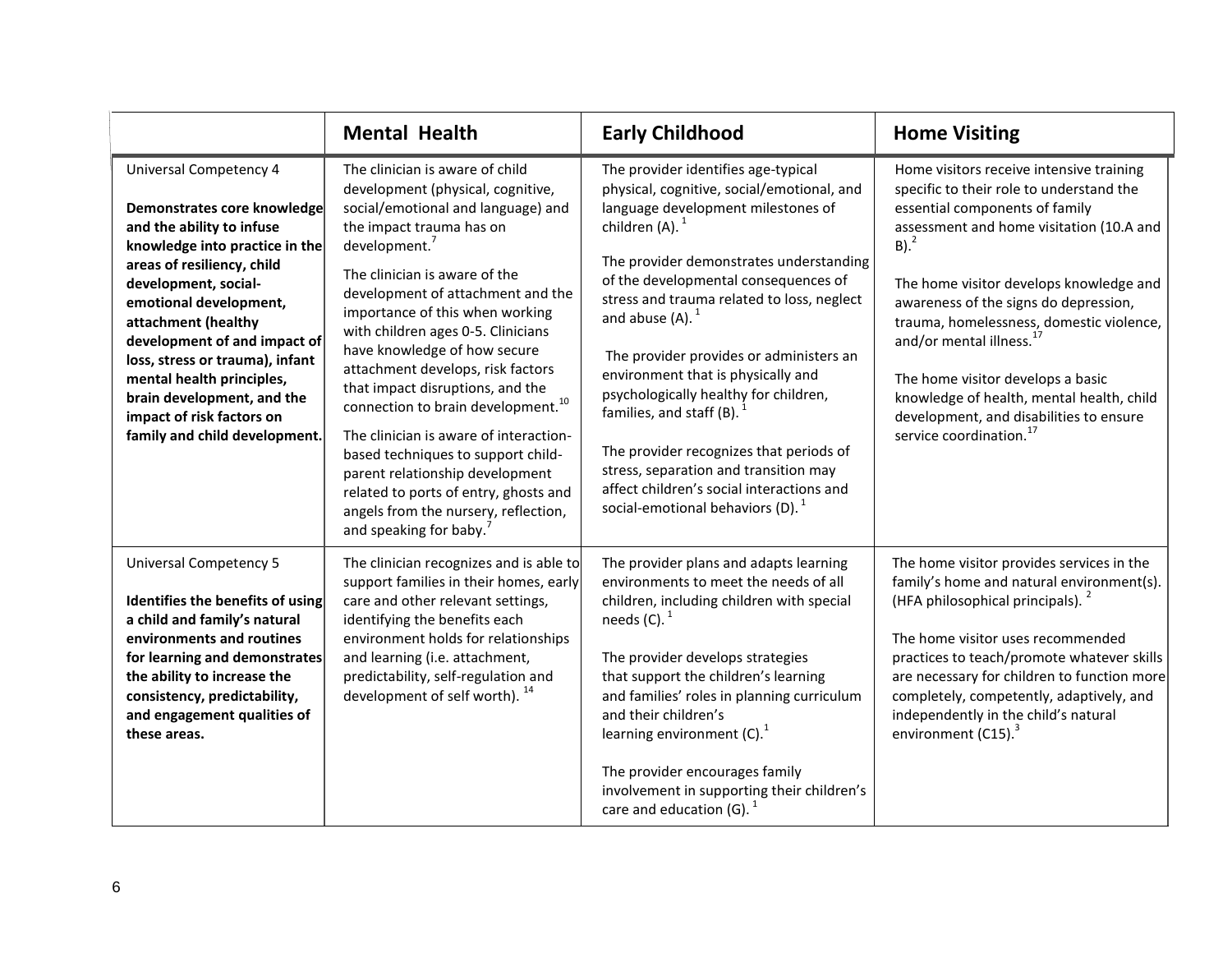|                                                                                                                                                                                                                                         | <b>Mental Health</b>                                                                                                                                                                                                                                                                                                                                                                                                                                                                                                                                                                                                                                     | <b>Early Childhood</b>                                                                                                                                                                                                                                                                                                                                                                                                                                                                                                                                                | <b>Home Visiting</b>                                                                                                                                                                                                                                                                                                                                                                                                                                                                                                                                                                                                                                                                                           |
|-----------------------------------------------------------------------------------------------------------------------------------------------------------------------------------------------------------------------------------------|----------------------------------------------------------------------------------------------------------------------------------------------------------------------------------------------------------------------------------------------------------------------------------------------------------------------------------------------------------------------------------------------------------------------------------------------------------------------------------------------------------------------------------------------------------------------------------------------------------------------------------------------------------|-----------------------------------------------------------------------------------------------------------------------------------------------------------------------------------------------------------------------------------------------------------------------------------------------------------------------------------------------------------------------------------------------------------------------------------------------------------------------------------------------------------------------------------------------------------------------|----------------------------------------------------------------------------------------------------------------------------------------------------------------------------------------------------------------------------------------------------------------------------------------------------------------------------------------------------------------------------------------------------------------------------------------------------------------------------------------------------------------------------------------------------------------------------------------------------------------------------------------------------------------------------------------------------------------|
| Universal Competency 6<br>Recognizes the value of play,<br>language and literacy in<br>learning and the development<br>and nurturing of relationships.                                                                                  | The clinician is aware of typical child<br>development and the important role<br>families play in their child's<br>educational and life success. <sup>12</sup><br>The clinician recognizes and respects<br>the natural learning that occurs in a<br>responsive relationship. Clinicians<br>are aware of and promote<br>attachment based activities that also<br>promote language and literacy and<br>share this with families. <sup>13</sup><br>The clinician advocates for children<br>and families to play together at<br>home and locates appropriate<br>programming in the community<br>that allows children to learn<br>through play. <sup>12</sup> | The provider recognizes that children<br>learn and develop through play both<br>individually and cooperatively (A, D). $1$<br>The provider creates an environment that<br>encourages learning through play (C). $1$<br>The provider offers opportunities and<br>support to help children understand,<br>acquire and use verbal and non-verbal<br>means of communicating thoughts and<br>feelings $(D)$ . <sup>1</sup><br>The provider provides a print rich<br>environment including signs, labeled<br>centers & materials, word displays, or<br>bulletin boards (D). | The home visitor provides education,<br>training, learning materials and skill<br>building so that parents read to their<br>children at early ages, , and are involved in<br>their child's activities; all factors<br>associated with positive child<br>development. (HFA philosophical<br>principals) <sup>2</sup><br>The home visitor structures the<br>environment and actively involves families<br>to promote engagement, interaction,<br>communication, and learning (C2). <sup>3,17</sup><br>The home visitor structures play routines<br>to promote interaction, communication,<br>and learning by defining roles for dramatic<br>play, prompting engagement, and using<br>props $(C4)$ . <sup>3</sup> |
| <b>Universal Competency 7</b><br>Demonstrates empathy for all<br>individuals and the ability to<br>see from the child's<br>perspective (thinking about<br>how the adult's actions are<br>interpreted through the eyes<br>of the child). | The clinician maintains a reflective<br>stance in all therapeutic<br>relationships, in order to promote<br>the transmission of empathy within<br>all relationships. <sup>8</sup> This could include<br>empathy in response to:<br>• A parent's stress and<br>frustration with their child's<br>behavior;<br>• A child's feelings related to and<br>age appropriate desire for<br>self-gratification; or<br>• An infant's need for soothing.                                                                                                                                                                                                              | The provider encourages feelings of<br>empathy and mutual respect among<br>children and adults $(A, D)$ .<br>The provider models identification and<br>appropriate expression of feelings; has<br>realistic expectations for children's ability<br>to appropriately express feelings (E).<br>The provider demonstrates empathy for<br>children and families $(H)$ .                                                                                                                                                                                                   | The home visitor utilizes a curriculum with<br>a focus on enhancing childcare<br>environments by cultivating essential<br>teacher/caregiver skill sets aimed at<br>providing responsive, empathic care while<br>offering children developmentally<br>sensitive stimulation (GGK). <sup>4</sup><br>The home visitor wonders about the<br>parent's and infant's thoughts and feelings<br>in interaction with and relationship to<br>each other. <sup>5</sup>                                                                                                                                                                                                                                                     |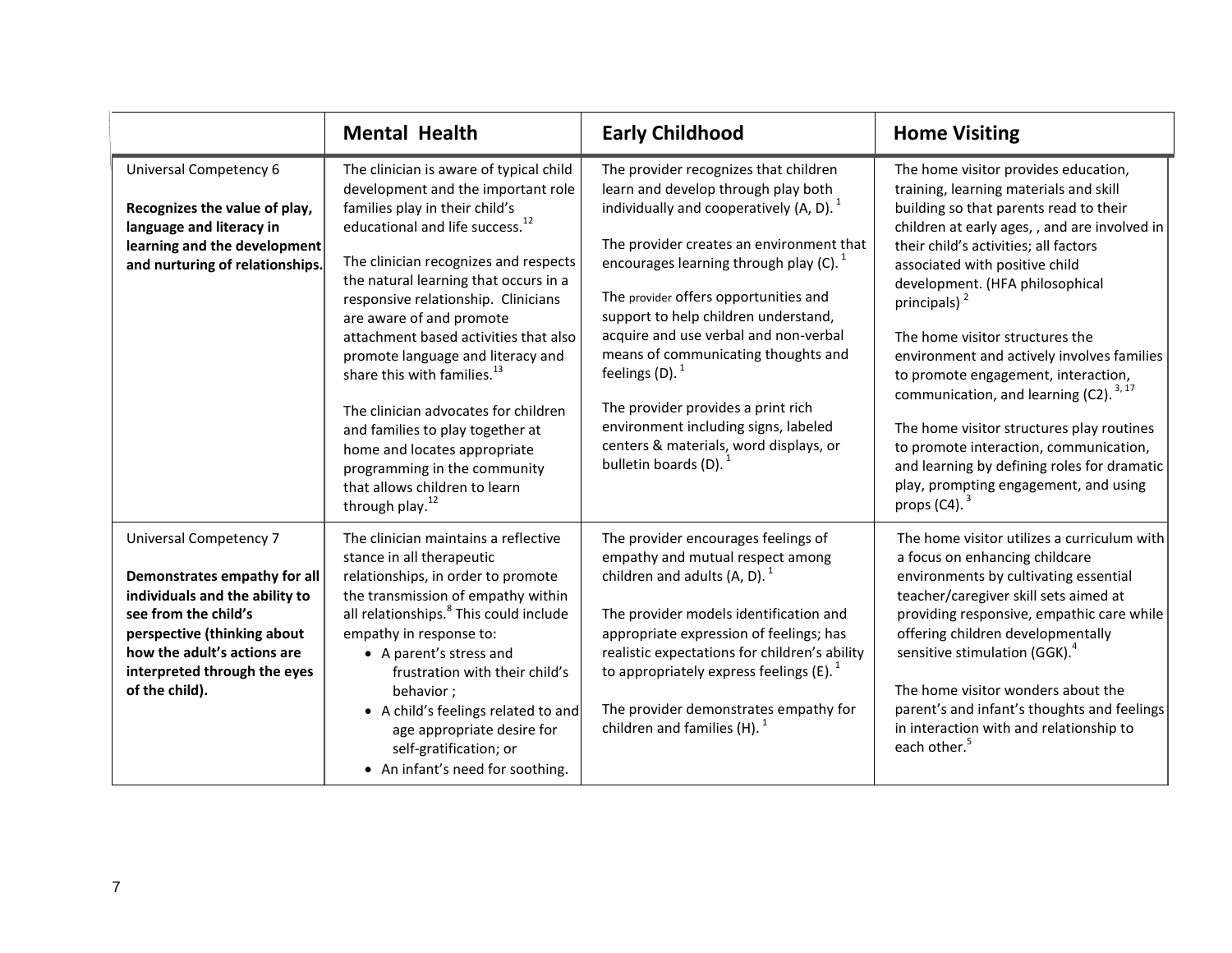|                                                                                                                                                                                                                 | <b>Mental Health</b>                                                                                                                                                                                                                                                                                                                                                                                                                                                        | <b>Early Childhood</b>                                                                                                                                                                                                                                                                                                                                                                                                                                                                                                                                                                                                                                                                                           | <b>Home Visiting</b>                                                                                                                                                                                                                                                                                                                                                                                                                                                                                                                                                         |
|-----------------------------------------------------------------------------------------------------------------------------------------------------------------------------------------------------------------|-----------------------------------------------------------------------------------------------------------------------------------------------------------------------------------------------------------------------------------------------------------------------------------------------------------------------------------------------------------------------------------------------------------------------------------------------------------------------------|------------------------------------------------------------------------------------------------------------------------------------------------------------------------------------------------------------------------------------------------------------------------------------------------------------------------------------------------------------------------------------------------------------------------------------------------------------------------------------------------------------------------------------------------------------------------------------------------------------------------------------------------------------------------------------------------------------------|------------------------------------------------------------------------------------------------------------------------------------------------------------------------------------------------------------------------------------------------------------------------------------------------------------------------------------------------------------------------------------------------------------------------------------------------------------------------------------------------------------------------------------------------------------------------------|
| <b>Universal Competency 8</b><br>Demonstrates awareness of<br>the developmental phases<br>and behaviors of a family and<br>the ability to support the<br>family to navigate effectively<br>through transitions. | The clinician is aware of the needs of<br>families as they navigate through<br>different phases (parenting in early<br>childhood, middle childhood, and<br>adolescence) and when these phases<br>may be mixed. <sup>7</sup><br>The clinician is aware of the<br>developmental needs of parents. <sup>7</sup><br>The clinician is aware of supports for<br>parents and is competent in<br>supporting parents to connect to<br>others and to informal supports. <sup>16</sup> | The provider supports the children's<br>families and acknowledges the critical<br>roles they play in the children's lives (G). $1$<br>The provider demonstrates awareness of<br>how families' attitudes influence<br>children's abilities and interests in<br>learning $(G)$ . <sup>1</sup><br>The provider is aware of supports for<br>parents and is competent in supporting<br>parents to connect to others and to<br>informal supports. <sup>16</sup><br>The provider provides families with<br>appropriate information, training' and<br>connections to other early care and<br>education settings and kindergarten to<br>help facilitate the transition process for<br>parents and children <sup>-17</sup> | The home visitor focuses on supporting<br>the parents' emotional needs as well as<br>connecting them to community resources<br>and informal supports. <sup>16</sup><br>The home visitor utilizes a curriculum that<br>addresses life transitions, the promotion<br>of positive parent-child interaction, child<br>development skills, and health and safety<br>practices with families (6.3). <sup>2</sup><br>The home visitor utilizes practices,<br>supports, and resources that build on<br>existing parenting competence and<br>confidence (F16). <sup>3</sup>           |
| <b>Universal Competency 9</b><br>Recognizes the components of<br>quality observation and<br>assessment and uses the<br>information to inform<br>practice.                                                       | The clinician utilizes observation and<br>assessment tools appropriate to age,<br>relationships and phase of life in<br>order to best inform the most<br>appropriate approach to service<br>provision (i.e. relationship<br>assessment, functional assessment,<br>etc). $7$                                                                                                                                                                                                 | The provider collects and organizes<br>information about each child, on a regular<br>basis, such as collecting samples of the<br>child's work, recording anecdotal notes,<br>and keeping accurate records $(F)$ .<br>The provider continually observes children,<br>analyzes and evaluates observations, and<br>applies this knowledge to practice $(F)$ .                                                                                                                                                                                                                                                                                                                                                       | The home visitor uses multiple measures<br>and sources (including information from<br>families and other caregivers) to assess<br>child status, progress, program impact and<br>outcomes. Children are assessed in<br>contexts that are familiar (A13, A16). <sup>3</sup><br>The home visitor reports assessment<br>results in a manner that is immediately<br>useful for planning program goals and<br>objectives (A29). <sup>3</sup><br>The home visitor integrates data collected<br>into individualized services, decision-<br>making, and daily practice. <sup>17</sup> |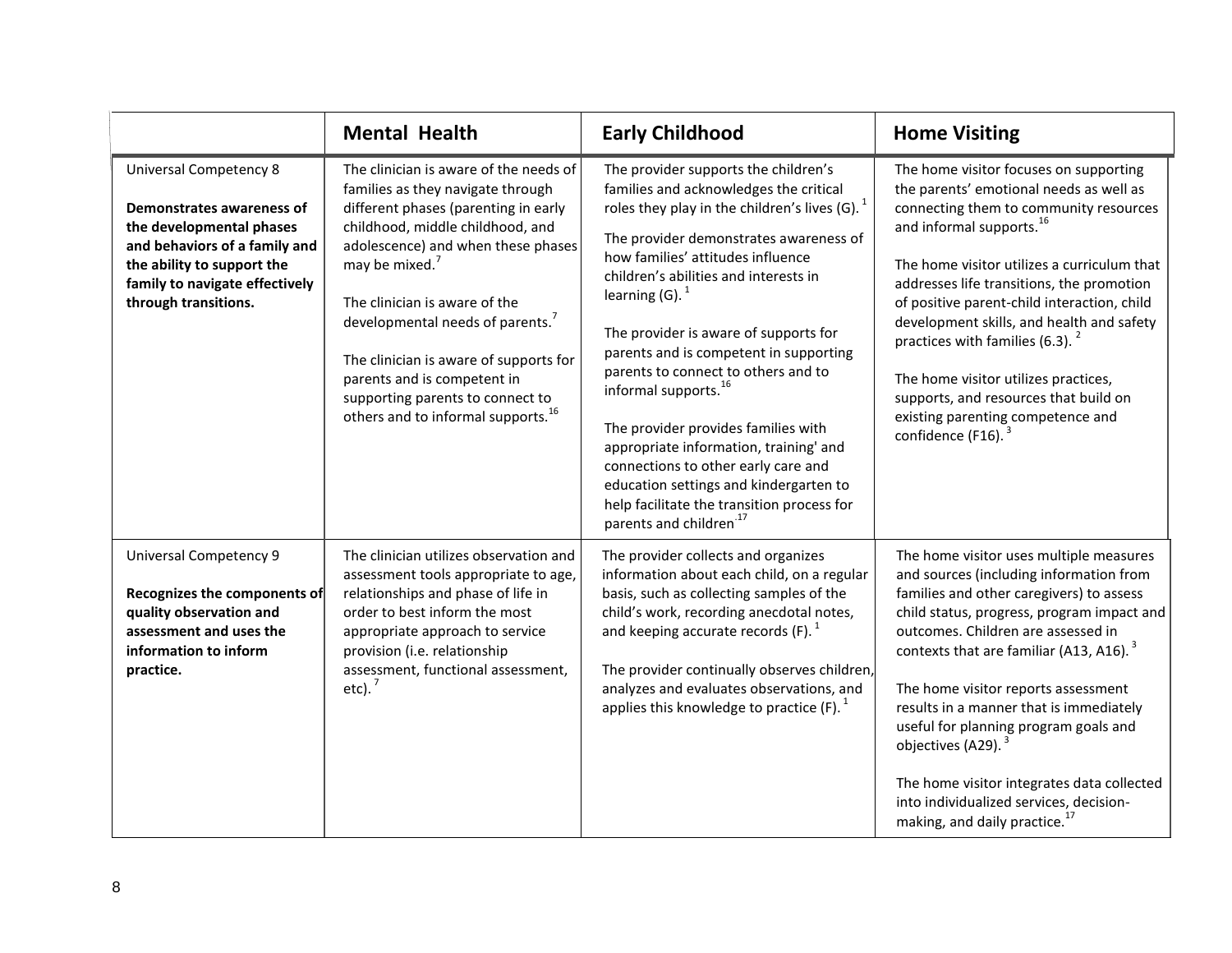|                                                                                                                                                                                                                            | <b>Mental Health</b>                                                                                                                                                                                                                                                                                                                                               | <b>Early Childhood</b>                                                                                                                                                                                                                                                                                                                                                                                                                                             | <b>Home Visiting</b>                                                                                                                                                                                                                                                                                                                                                                                                                                                                                                                                                                                  |
|----------------------------------------------------------------------------------------------------------------------------------------------------------------------------------------------------------------------------|--------------------------------------------------------------------------------------------------------------------------------------------------------------------------------------------------------------------------------------------------------------------------------------------------------------------------------------------------------------------|--------------------------------------------------------------------------------------------------------------------------------------------------------------------------------------------------------------------------------------------------------------------------------------------------------------------------------------------------------------------------------------------------------------------------------------------------------------------|-------------------------------------------------------------------------------------------------------------------------------------------------------------------------------------------------------------------------------------------------------------------------------------------------------------------------------------------------------------------------------------------------------------------------------------------------------------------------------------------------------------------------------------------------------------------------------------------------------|
| Universal Competency 10<br>Is active in one's own<br>professional development<br>plan - seeking advancement<br>of knowledge for application<br>to service provision.                                                       | The clinician recognizes the impact<br>and importance of research and<br>stays current on new modalities,<br>theories and approaches to practice.<br>15<br>The clinician maintains appropriate<br>supervisory relationships and work<br>toward identified professional<br>development goals yearly. <sup>15</sup>                                                  | The provider reflects on his/her own<br>teaching and learning practices and<br>improves knowledge by interacting with<br>staff, attending trainings or taking classes,<br>and reading early childhood journals,<br>books, and research. $(H)^{1}$<br>The provider develops and carries out a<br>personal professional development plan in<br>collaboration with supervisors. $(H)^{1, 17}$                                                                         | The home visitor develops and carries out<br>a professional development plan based on<br>needs identified during individual<br>supervision sessions (11.2.A).<br>The home visitor appreciates the benefit<br>of receiving 1.5-2 hours of individual<br>supervision per week $(11.1.A)^2$                                                                                                                                                                                                                                                                                                              |
| Universal Competency 11<br>Identifies the benefits of<br>quality reflective supervision,<br>demonstrating the ability to<br>reflect on one's own bias, and<br>personal reactions to working<br>with children and families. | The clinician recognizes and engages<br>in meaningful, reflective,<br>supervisory meetings per licensing<br>requirements. <sup>8</sup><br>The clinician is able to utilize<br>reflective skills to reflect on one's<br>own impact on service provision. <sup>8</sup><br>The clinician utilizes reflective skills<br>to facilitate growth in families. <sup>8</sup> | The provider acknowledges personal beliefs<br>and biases regarding children and families,<br>and is able to make objective decisions and<br>act in the best interest of the families. $(G)^1$<br>The provider utilizes self-reflection and has<br>the ability to engage in ongoing assessment<br>of strategies and their effectiveness. $(H)^1$<br>The provider is aware of the effects of one's<br>own personal and cultural background on<br>one's work. $(H)^1$ | The home visitor, through weekly ongoing<br>and effective supervision, develops<br>realistic and effective plans to empower<br>families to meet their objectives; to<br>understand why a family may not be<br>making progress and how to work with<br>the family more effectively; and to<br>express their concerns and frustrations to<br>see they are making a difference and to<br>avoid stress-related burnout. (HFA 11) <sup>2</sup><br>The home visitor actively engages in<br>reflective supervision to gain new insights<br>and knowledge about relationships with<br>families. <sup>17</sup> |